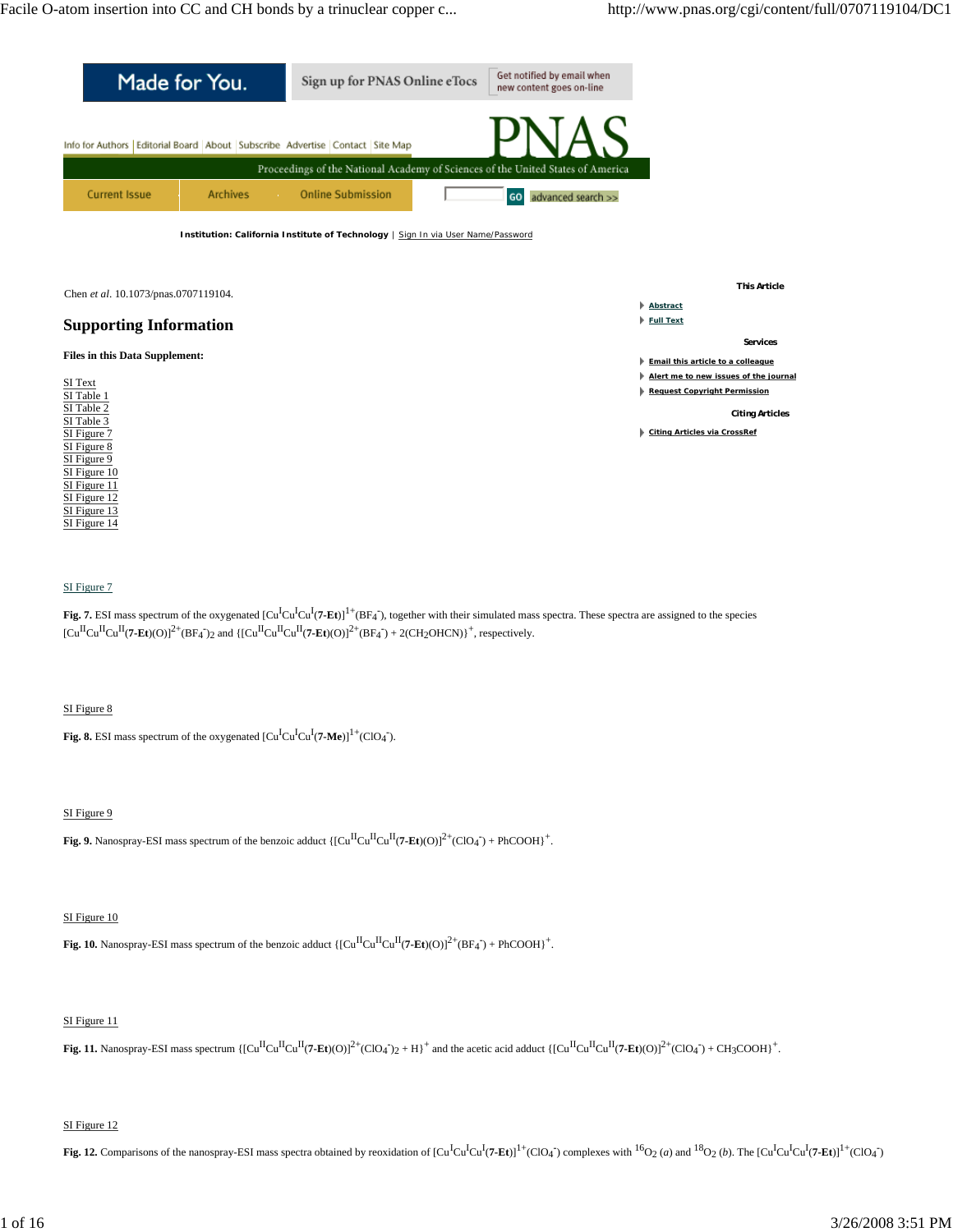complexes had been produced initially by reduction of  $\rm [Cu^{II}Cu^{II}Cu^{II}(7\text{-}Et)(^{16}O)]^{2+}(ClO_{4}^{-})_{2}$  by benzoin/triethylamine before reaction with dioxygen.

# SI Figure 13

Fig. 13. Nanospray-ESI mass spectrum of benzoic acid adduct  $\{[Cu^{\Pi}Cu^{\Pi}Cu^{\Pi}(7\text{-Et})(O)]^2 + (BF_4^-) + PhCOOH\}^+$  together with the acetic acid adduct  $\{[Cu^{\Pi4}u^{\Pi}Cu^{\Pi}(7\text{-Et})(O)]^2 + (BF_4^-) + (BF_5^-) + (BF_6^-) + (BF_7^-) + (BF_7^-) + (BF_8^-) + (BF_9^ CH<sub>3</sub>COOH$ <sup>+</sup>.

### SI Figure 14

**Fig. 14.** Representation of the x-ray crystal structure of  $\{[Cu^{\Pi}Cu^{\Pi}(7-Et)(O)](BF_4)_{2}\} _{2}\} _{2}$  (PF<sub>6</sub>). The PF<sub>6</sub> anion is shared between two parallel units of  $[Cu<sup>H</sup>Cu<sup>H</sup>(**7-Et**)(O)]<sup>2+</sup>(BF<sub>4</sub>)<sub>2</sub>$ . The distance between the centroid of each of the  $[Cu<sup>H</sup>Cu<sup>H</sup>(**7-Et**)(O)]<sup>2+</sup>$  units and the phosphorus atom is 3.395 Å, and the distance between the two  $\left[\mathrm{Cu}^{\mathrm{II}}\mathrm{Cu}^{\mathrm{II}}$ (7-Et)(O)]<sup>2+</sup> units is 6.790 Å.

### **Table 1. Crystal data and structure refinement for ic12150**

| Identification code                     | ic12150                                                   |                          |
|-----------------------------------------|-----------------------------------------------------------|--------------------------|
| Empirical formula                       | C27 H58 B2 Cu3 F11 N6 O3 P0.50                            |                          |
| Formula weight                          | 951.52                                                    |                          |
| Temperature                             | 295(2) K                                                  |                          |
| Wavelength                              | $0.71073 \text{ Å}$                                       |                          |
| Crystal system                          | Monoclinic                                                |                          |
| Space group                             | P2(1)/c                                                   |                          |
| Unit cell dimensions                    | $a = 15.0144(5)$ Å                                        | $\alpha = 90^\circ$      |
|                                         | $b = 22.3041(5)$ Å                                        | $\beta = 117.8040(10)$ ° |
|                                         | $c = 14.0665(5)$ Å                                        | $\gamma = 90^\circ$      |
| Volume                                  | $4,166.8(2)$ Å3                                           |                          |
| Z                                       | $\overline{4}$                                            |                          |
| Density (calculated)                    | 1.517 Mg/m3                                               |                          |
| Absorption coefficient                  | $1.621$ mm-1                                              |                          |
| F(000)                                  | 1,958                                                     |                          |
| Crystal size                            | $0.20 \times 0.20 \times 0.15$ mm3                        |                          |
| Theta range for data collection         | 1.78 to $25.00^{\circ}$ .                                 |                          |
| Index ranges                            | $-17 < h < 17$ , $-26 < h < 26$ , $-16 < h < 1$<br>$= 16$ |                          |
| Reflections collected                   | 21,089                                                    |                          |
| Independent reflections                 | 7,318 $(R_{int} = 0.0454)$                                |                          |
| Completeness to theta = $25.00^{\circ}$ | 99.9%                                                     |                          |
| Absorption correction                   | Semiempirical from equivalents                            |                          |
| Max. and min. transmission              | 0.785 and 0.731                                           |                          |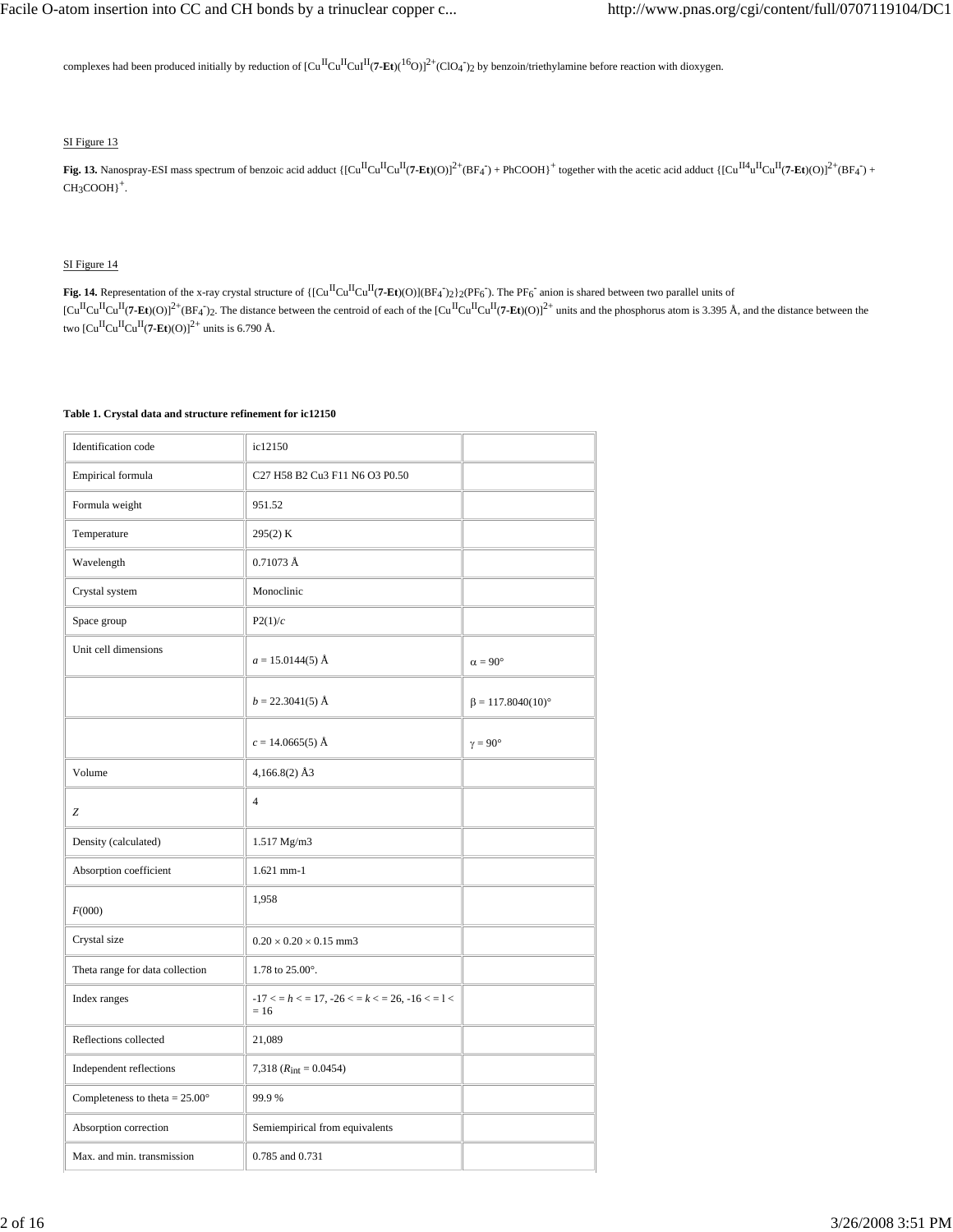| Refinement method                                             | Full-matrix least-squares on $F2$ |  |
|---------------------------------------------------------------|-----------------------------------|--|
| Data/restraints/parameters                                    | 7,318/0/471                       |  |
| Goodness-of-fit on $F2$                                       | 1.154                             |  |
| Final R indices $\left[ \langle I \rangle 2\sigma(I) \right]$ | $R1 = 0.0796$ , w $R2 = 0.2490$   |  |
| R indices (all data)                                          | $R1 = 0.1003$ , w $R2 = 0.2652$   |  |
| Extinction coefficient                                        | 0.0192(18)                        |  |
| Largest diff. peak and hole                                   | 1.127 and -0.520 e $\bullet$ Å-3  |  |

## Table 2. Atomic coordinates ( $\times 10^4$ ) and equivalent isotropic displacement parameters ( $\rm \AA^2 \times 10^3$ ) for ic12150

|       | x        | $\boldsymbol{y}$ | z,      | $U$ (eq) |
|-------|----------|------------------|---------|----------|
| Cu(1) | 2555(1)  | 735(1)           | 6677(1) | 52(1)    |
| Cu(2) | 2047(1)  | 313(1)           | 4076(1) | 57(1)    |
| Cu(3) | 2464(1)  | $-843(1)$        | 5942(1) | 55(1)    |
| O(1)  | 2883(4)  | $-108(2)$        | 6748(3) | 45(1)    |
| O(2)  | 2364(4)  | 870(2)           | 5237(4) | 53(1)    |
| O(3)  | 2413(4)  | $-480(2)$        | 4675(4) | 57(1)    |
| N(1)  | 2775(6)  | 751(3)           | 8233(5) | 65(2)    |
| N(2)  | 2455(5)  | 1631(3)          | 6712(5) | 58(2)    |
| N(3)  | 1352(5)  | 991(3)           | 3078(5) | 59(2)    |
| N(4)  | 1865(6)  | $-24(3)$         | 2682(5) | 66(2)    |
| N(5)  | 2079(6)  | $-1631(3)$       | 5083(6) | 63(2)    |
| N(6)  | 3075(7)  | $-1391(4)$       | 7275(7) | 84(2)    |
| C(1)  | 2764(9)  | 1394(4)          | 8537(8) | 79(3)    |
| C(2)  | 2134(7)  | 1757(4)          | 7547(7) | 66(2)    |
| C(3)  | 1662(6)  | 1750(4)          | 5589(6) | 58(2)    |
| C(4)  | 1987(6)  | 1446(4)          | 4834(6) | 60(2)    |
| C(5)  | 1072(7)  | 1396(4)          | 3719(6) | 64(2)    |
| C(6)  | 489(8)   | 703(4)           | 2153(7) | 75(2)    |
| C(7)  | 830(8)   | 76(4)            | 1941(7) | 77(3)    |
| C(8)  | 2031(8)  | 1287(4)          | 2708(8) | 74(2)    |
| C(9)  | 2234(10) | 911(5)           | 1963(9) | 94(3)    |
| C(10) | 2573(10) | 259(5)           | 2330(9) | 93(3)    |
| C(11) | 2139(8)  | $-678(4)$        | 2907(7) | 72(2)    |
| C(12) | 1911(7)  | $-879(4)$        | 3784(7) | 60(2)    |
| C(13) | 2250(8)  | $-1502(4)$       | 4153(7) | 69(2)    |
| C(14) | 2784(9)  | $-2078(5)$       | 5827(8) | 87(3)    |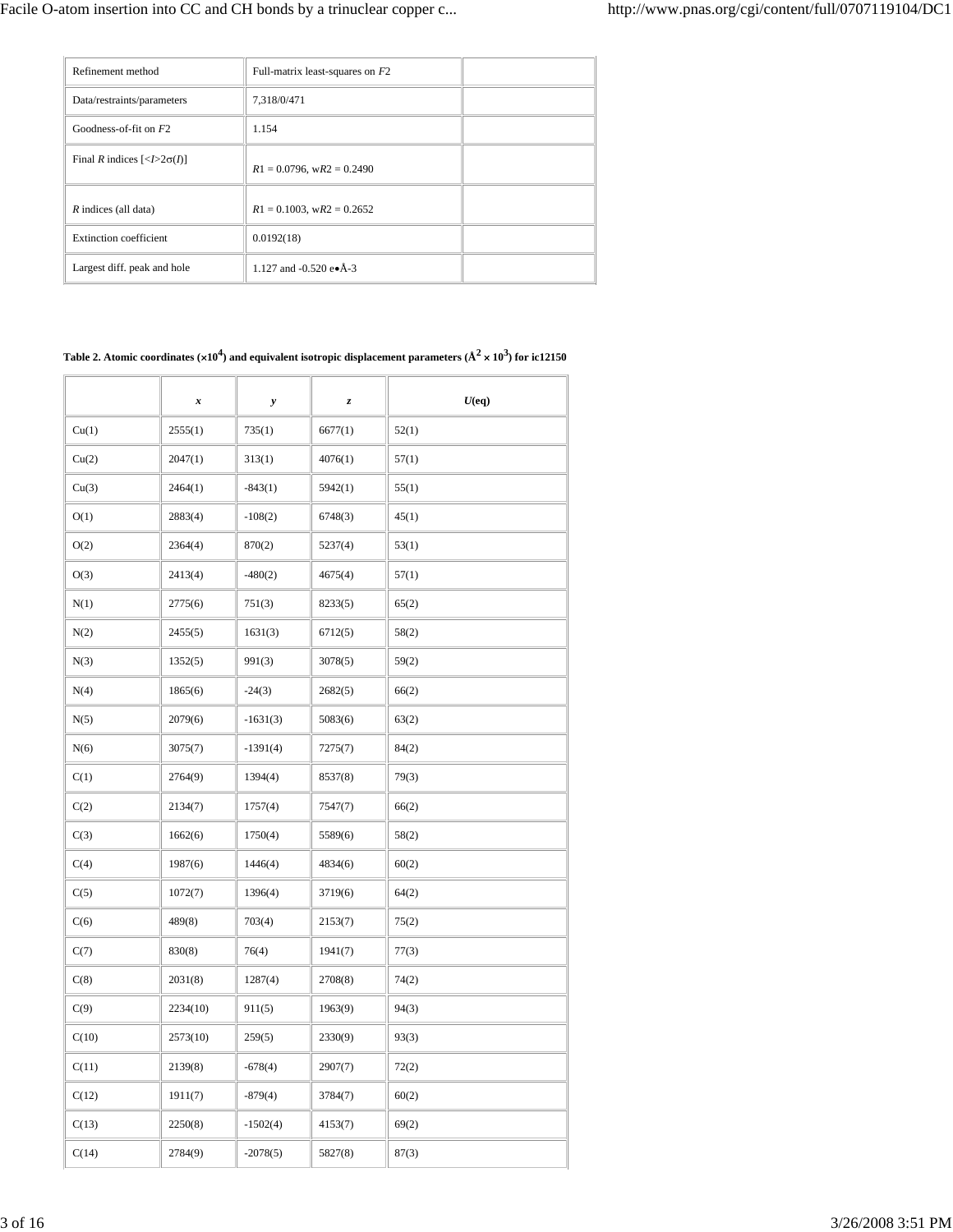| C(15) | 2884(12)         | $-2009(5)$       | 6906(10) | 114(4)  |
|-------|------------------|------------------|----------|---------|
| C(16) | 1927(8)          | 414(5)           | 8262(7)  | 74(2)   |
| C(17) | 2010(11)         | 298(6)           | 9369(8)  | 106(4)  |
| C(18) | 3733(8)          | 467(5)           | 8980(7)  | 80(3)   |
| C(19) | 4628(8)          | 671(5)           | 8822(9)  | 94(3)   |
| C(20) | 3424(7)          | 1932(4)          | 6945(7)  | 69(2)   |
| C(21) | 3363(9)          | 2606(4)          | 6766(10) | 86(3)   |
| C(22) | 994(7)           | $-1792(4)$       | 4753(8)  | 69(2)   |
| C(23) | 645(9)           | $-2377(4)$       | 4132(9)  | 87(3)   |
| C(24) | 4151(14)         | $-1177(8)$       | 8005(13) | 145(6)  |
| C(25) | 4722(12)         | $-1075(9)$       | 7573(16) | 153(7)  |
| C(26) | 2286(19)         | $-1255(6)$       | 7873(14) | 170(10) |
| C(27) | 2680(30)         | $-1526(19)$      | 8530(30) | 340(20) |
| P(1)  | $\boldsymbol{0}$ | $\boldsymbol{0}$ | 5000     | 50(1)   |
| F(1)  | 862(3)           | $-552(2)$        | 5612(4)  | 60(1)   |
| F(2)  | 430(3)           | 97(2)            | 4101(3)  | 58(1)   |
| F(3)  | 823(3)           | 511(2)           | 5822(3)  | 57(1)   |
| B(1)  | 4836(11)         | 2232(7)          | 4953(12) | 91(4)   |
| F(4)  | 5352(11)         | 2165(6)          | 6001(8)  | 229(7)  |
| F(5)  | 4923(10)         | 1740(6)          | 4403(12) | 206(5)  |
| F(6)  | 3866(7)          | 2316(5)          | 4587(9)  | 166(4)  |
| F(7)  | 5247(8)          | 2655(6)          | 4576(10) | 190(5)  |
| B(2)  | 124(12)          | 3285(6)          | 3979(11) | 93(4)   |
| F(8)  | 999(11)          | 3137(5)          | 4765(13) | 273(9)  |
| F(9)  | $-506(9)$        | 2835(5)          | 3622(8)  | 179(5)  |
| F(10) | 122(7)           | 3601(3)          | 3167(6)  | 127(3)  |
| F(11) | $-173(11)$       | 3685(7)          | 4503(9)  | 215(6)  |

 $U(\operatorname{\sf eq})$  is defined as one third of the trace of the orthogonalized  $U^{ij}$  tensor.

# **Table 3. Bond lengths (Å) and angles (**°**) for ic12150**

| Bond lengths, $\AA$ | Angles, ° |
|---------------------|-----------|
| $Cu(1)-O(1)$        | 1.934(4)  |
| $Cu(1)-O(2)$        | 1.934(5)  |
| $Cu(1)-N(2)$        | 2.007(7)  |
| $Cu(1)-N(1)$        | 2.056(7)  |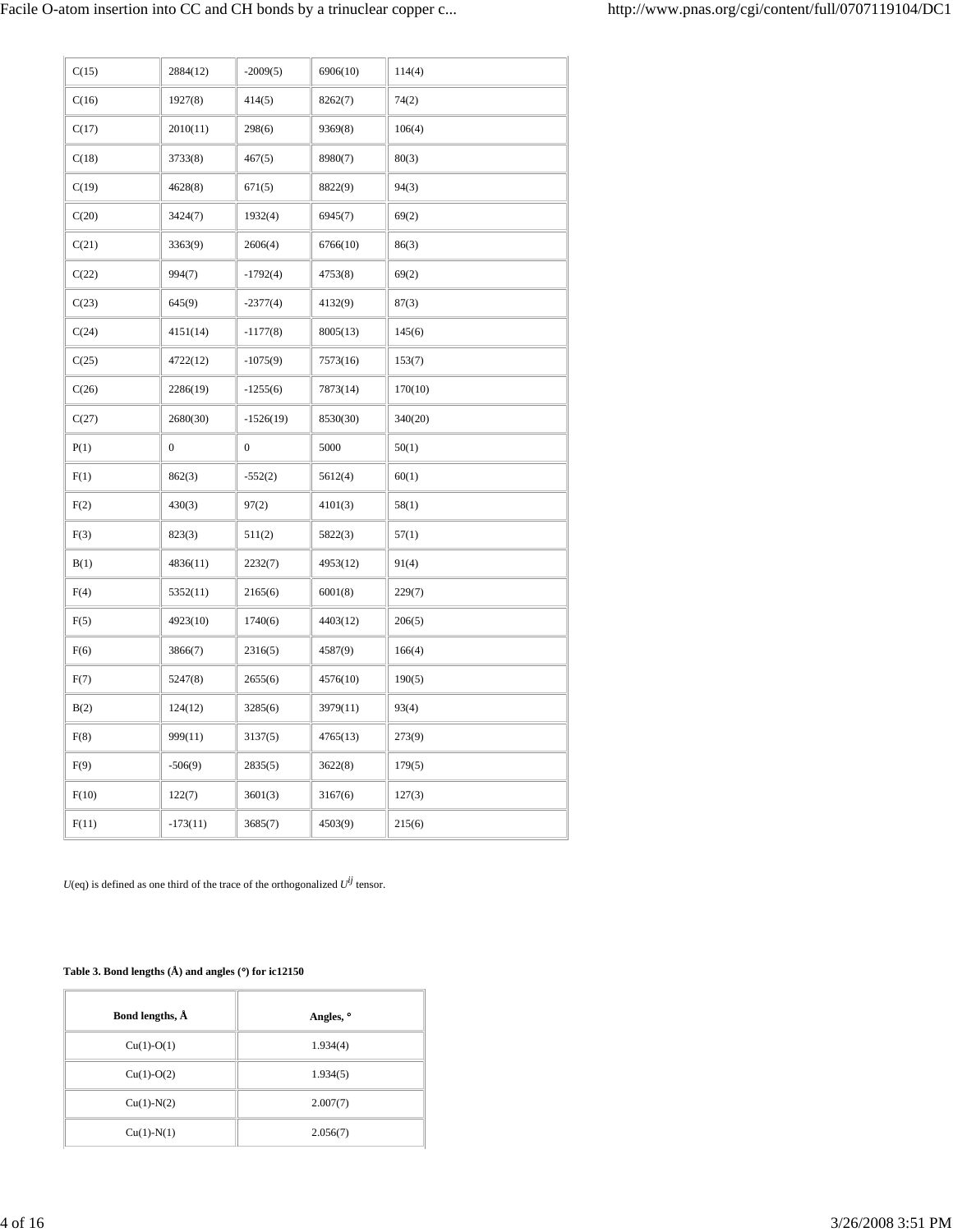| $Cu(1)-F(3)$     | 2.354(4)  |
|------------------|-----------|
| $Cu(2)-O(3)$     | 1.926(5)  |
| $Cu(2)-O(2)$     | 1.927(5)  |
| $Cu(2)-N(3)$     | 1.995(7)  |
| $Cu(2)-N(4)$     | 1.997(7)  |
| $Cu(3)-O(1)$     | 1.925(5)  |
| $Cu(3)-O(3)$     | 1.926(5)  |
| $Cu(3)-N(5)$     | 2.057(7)  |
| $Cu(3)-N(6)$     | 2.061(8)  |
| $Cu(3) - F(1)$   | 2.319(4)  |
| $O(2)$ -C(4)     | 1.411(9)  |
| $O(3)-C(12)$     | 1.432(10) |
| $N(1)-C(18)$     | 1.471(12) |
| $N(1)-C(1)$      | 1.497(11) |
| $N(1)-C(16)$     | 1.496(12) |
| $N(2)-C(2)$      | 1.489(10) |
| $N(2)$ -C $(20)$ | 1.492(11) |
| $N(2)-C(3)$      | 1.493(10) |
| $N(3)-C(5)$      | 1.469(11) |
| $N(3)-C(6)$      | 1.487(11) |
| $N(3)-C(8)$      | 1.497(11) |
| $N(4)-C(7)$      | 1.429(13) |
| $N(4)-C(11)$     | 1.508(12) |
| $N(4)-C(10)$     | 1.506(12) |
| $N(5)-C(13)$     | 1.474(11) |
| $N(5)-C(14)$     | 1.475(11) |
| $N(5)-C(22)$     | 1.514(12) |
| $N(6)-C(15)$     | 1.454(14) |
| $N(6)-C(24)$     | 1.53(2)   |
| $N(6)-C(26)$     | 1.77(2)   |
| $C(1)-C(2)$      | 1.504(13) |
| $C(1)-H(1A)$     | 0.9700    |
| $C(1)$ -H $(1B)$ | 0.9700    |
| $C(2)-H(2A)$     | 0.9700    |
| $C(2)-H(2B)$     | 0.9700    |
| $C(3)-C(4)$      | 1.520(11) |
| $C(3)-H(3A)$     | 0.9700    |
| $C(3)-H(3B)$     | 0.9700    |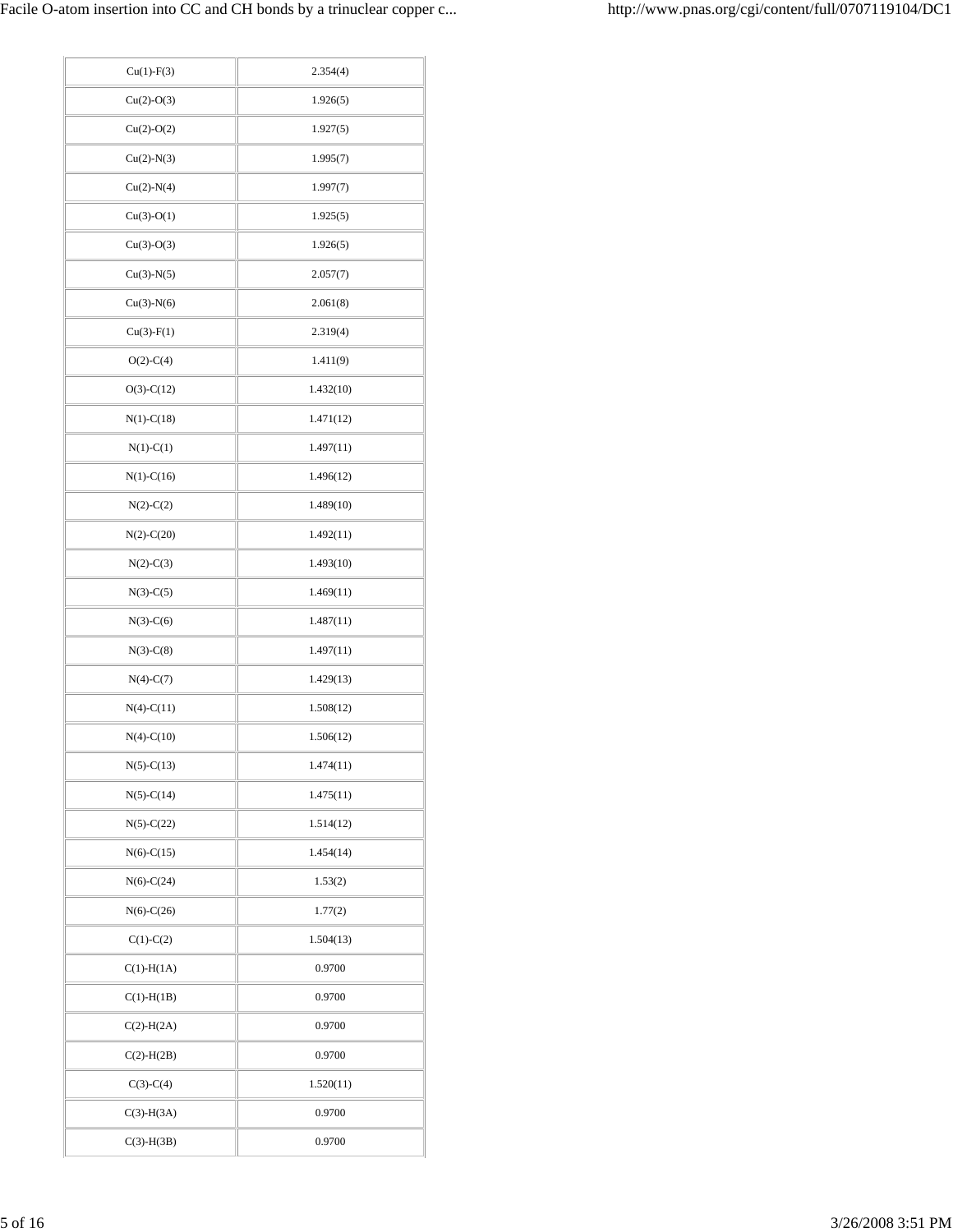| $C(4)-C(5)$        | 1.533(11) |
|--------------------|-----------|
| $C(4)-H(4A)$       | 0.9800    |
| $C(5)-H(5A)$       | 0.9700    |
| $C(5)-H(5B)$       | 0.9700    |
| $C(6)-C(7)$        | 1.565(14) |
| $C(6)-H(6A)$       | 0.9700    |
| $C(6)-H(6B)$       | 0.9700    |
| $C(7)-H(7A)$       | 0.9700    |
| $C(7)-H(7B)$       | 0.9700    |
| $C(8)-C(9)$        | 1.480(14) |
| $C(8)-H(8A)$       | 0.9700    |
| $C(8)-H(8B)$       | 0.9700    |
| $C(9)-C(10)$       | 1.548(16) |
| $C(9)-H(9A)$       | 0.9700    |
| $C(9)-H(9B)$       | 0.9700    |
| $C(10) - H(10A)$   | 0.9700    |
| $C(10) - H(10B)$   | 0.9700    |
| $C(11)-C(12)$      | 1.495(12) |
| $C(11) - H(11A)$   | 0.9700    |
| $C(11) - H(11B)$   | 0.9700    |
| $C(12)-C(13)$      | 1.488(12) |
| $C(12) - H(12A)$   | 0.9800    |
| $C(13) - H(13A)$   | 0.9700    |
| $C(13) - H(13B)$   | 0.9700    |
| $C(14)-C(15)$      | 1.463(15) |
| $C(14) - H(14A)$   | 0.9700    |
| $C(14) - H(14B)$   | 0.9700    |
| $C(15) - H(15A)$   | 0.9700    |
| $C(15)$ -H $(15B)$ | 0.9700    |
| $C(16)-C(17)$      | 1.525(12) |
| $C(16) - H(16A)$   | 0.9700    |
| $C(16) - H(16B)$   | 0.9700    |
| $C(17) - H(17A)$   | 0.9600    |
| $C(17) - H(17B)$   | 0.9600    |
| $C(17) - H(17C)$   | 0.9600    |
| $C(18)-C(19)$      | 1.530(16) |
| $C(18) - H(18A)$   | 0.9700    |
| $C(18) - H(18B)$   | 0.9700    |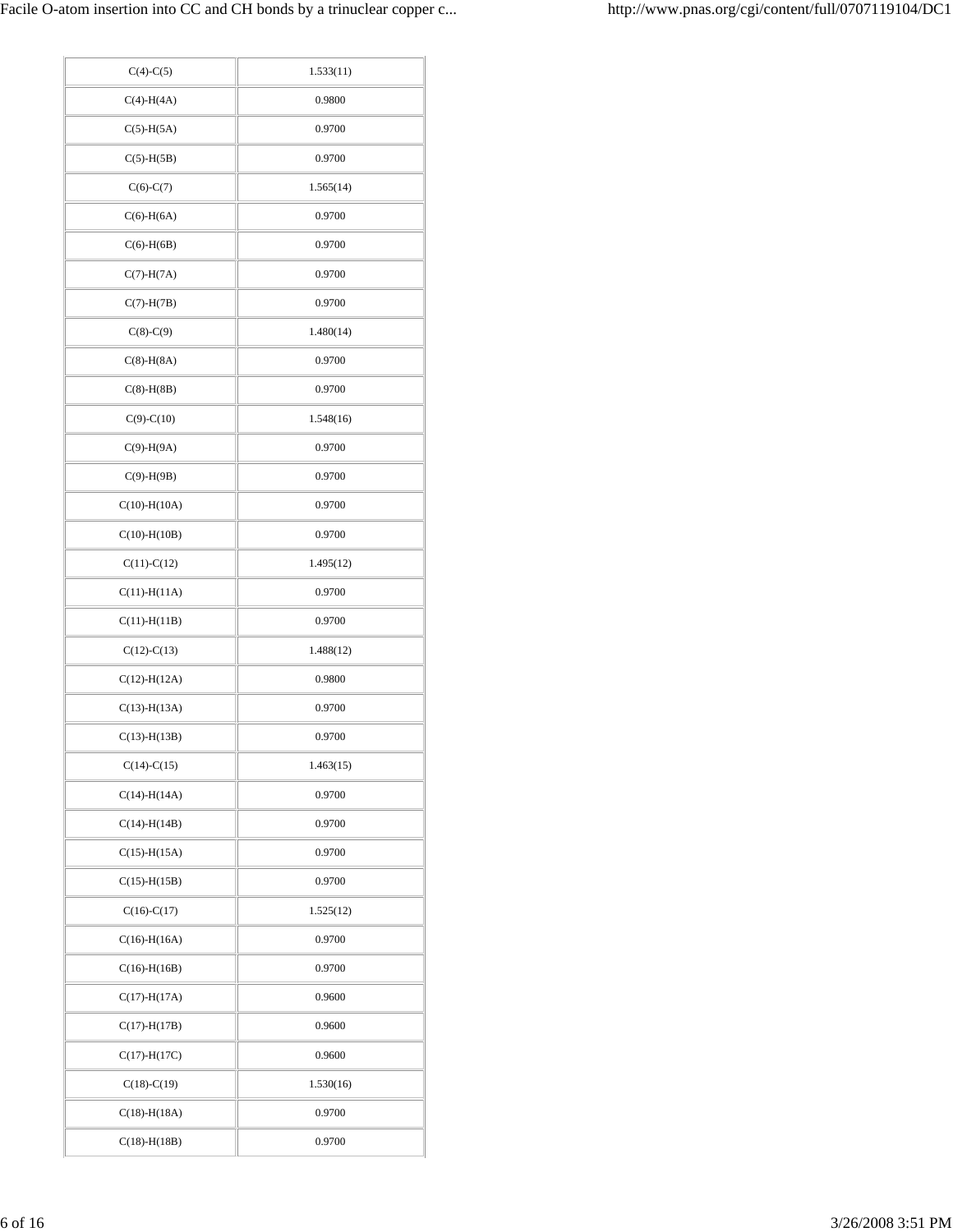| $C(19) - H(19A)$   | 0.9600    |
|--------------------|-----------|
| $C(19) - H(19B)$   | 0.9600    |
| $C(19) - H(19C)$   | 0.9600    |
| $C(20)-C(21)$      | 1.520(13) |
| $C(20)$ -H $(20A)$ | 0.9700    |
| $C(20) - H(20B)$   | 0.9700    |
| $C(21) - H(21A)$   | 0.9600    |
| $C(21)$ -H $(21B)$ | 0.9600    |
| $C(21)$ -H $(21C)$ | 0.9600    |
| $C(22) - C(23)$    | 1.521(12) |
| $C(22)$ -H $(22A)$ | 0.9700    |
| $C(22) - H(22B)$   | 0.9700    |
| $C(23) - H(23A)$   | 0.9600    |
| $C(23) - H(23B)$   | 0.9600    |
| $C(23)-H(23C)$     | 0.9600    |
| $C(24)-C(25)$      | 1.28(2)   |
| $C(24) - H(24A)$   | 0.9700    |
| $C(24)$ -H $(24B)$ | 0.9700    |
| $C(25)$ -H $(25A)$ | 0.9600    |
| $C(25)$ -H $(25B)$ | 0.9600    |
| $C(25)$ -H $(25C)$ | 0.9600    |
| $C(26) - C(27)$    | 1.03(4)   |
| $C(26) - H(26A)$   | 0.9700    |
| $C(26) - H(26B)$   | 0.9700    |
| $C(27) - H(27A)$   | 0.9600    |
| $C(27)$ -H $(27B)$ | 0.9600    |
| $C(27) - H(27C)$   | 0.9600    |
| $P(1) - F(2) \# 1$ | 1.681(4)  |
| $P(1) - F(2)$      | 1.681(4)  |
| $P(1) - F(3) \# 1$ | 1.681(4)  |
| $P(1) - F(3)$      | 1.681(4)  |
| $P(1) - F(1)$      | 1.701(4)  |
| $P(1) - F(1) \# 1$ | 1.701(4)  |
| $B(1)$ -F(6)       | 1.312(16) |
| $B(1) - F(4)$      | 1.316(18) |
| $B(1)$ -F(7)       | 1.363(18) |
| $B(1) - F(5)$      | 1.384(17) |
| $B(2) - F(8)$      | 1.305(18) |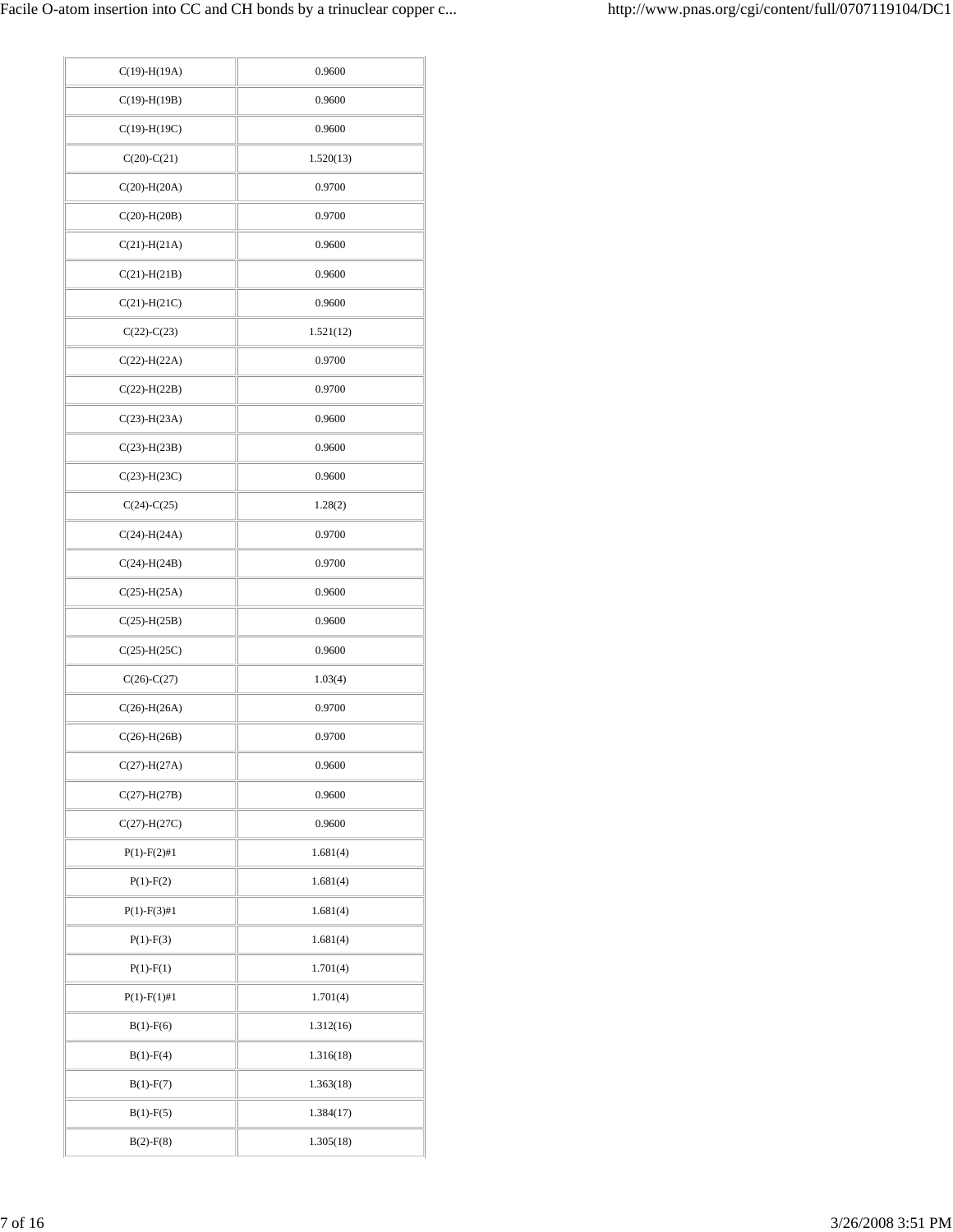| $B(2)$ -F(9)          | 1.308(17) |
|-----------------------|-----------|
| $B(2)$ -F(10)         | 1.342(14) |
| $B(2) - F(11)$        | 1.359(19) |
| $O(1)$ -Cu(1)-O(2)    | 96.64(19) |
| $O(1)$ -Cu(1)-N(2)    | 170.8(2)  |
| $O(2)$ -Cu(1)-N(2)    | 83.9(2)   |
| $O(1)$ -Cu(1)-N(1)    | 93.0(2)   |
| $O(2)$ -Cu(1)-N(1)    | 170.0(2)  |
| $N(2)$ -Cu(1)- $N(1)$ | 86.2(3)   |
| $O(1)$ -Cu(1)-F(3)    | 90.81(19) |
| $O(2)$ -Cu(1)-F(3)    | 84.80(19) |
| $N(2)$ -Cu(1)-F(3)    | 98.4(2)   |
| $N(1)-Cu(1)-F(3)$     | 98.0(2)   |
| $O(3)$ -Cu(2)-O(2)    | 108.3(2)  |
| $O(3)$ -Cu(2)-N(3)    | 162.4(2)  |
| $O(2)$ -Cu(2)-N(3)    | 87.1(2)   |
| $O(3)$ -Cu(2)-N(4)    | 87.9(3)   |
| $O(2)$ -Cu(2)-N(4)    | 160.4(3)  |
| $N(3)-Cu(2)-N(4)$     | 78.9(3)   |
| $O(1)$ -Cu(3)-O(3)    | 92.7(2)   |
| $O(1)$ -Cu(3)-N(5)    | 177.4(3)  |
| $O(3)$ -Cu(3)-N(5)    | 86.4(2)   |
| $O(1)$ -Cu(3)-N(6)    | 94.8(3)   |
| $O(3)$ -Cu(3)-N(6)    | 154.1(3)  |
| $N(5)$ -Cu(3)- $N(6)$ | 84.9(3)   |
| $O(1)$ -Cu(3)-F(1)    | 84.44(18) |
| $O(3)$ -Cu(3)-F(1)    | 96.2(2)   |
| $N(5)$ -Cu(3)-F(1)    | 98.1(2)   |
| $N(6)-Cu(3)-F(1)$     | 109.1(3)  |
| $Cu(3)-O(1)-Cu(1)$    | 142.4(2)  |
| $C(4)-O(2)-Cu(2)$     | 110.6(4)  |
| $C(4)-O(2)-Cu(1)$     | 113.5(4)  |
| $Cu(2)-O(2)-Cu(1)$    | 130.1(3)  |
| $C(12)-O(3)-Cu(2)$    | 105.2(4)  |
| $C(12)-O(3)-Cu(3)$    | 109.0(5)  |
| $Cu(2)-O(3)-Cu(3)$    | 132.2(3)  |
| $C(18)-N(1)-C(1)$     | 110.2(7)  |
| $C(18)-N(1)-C(16)$    | 109.0(7)  |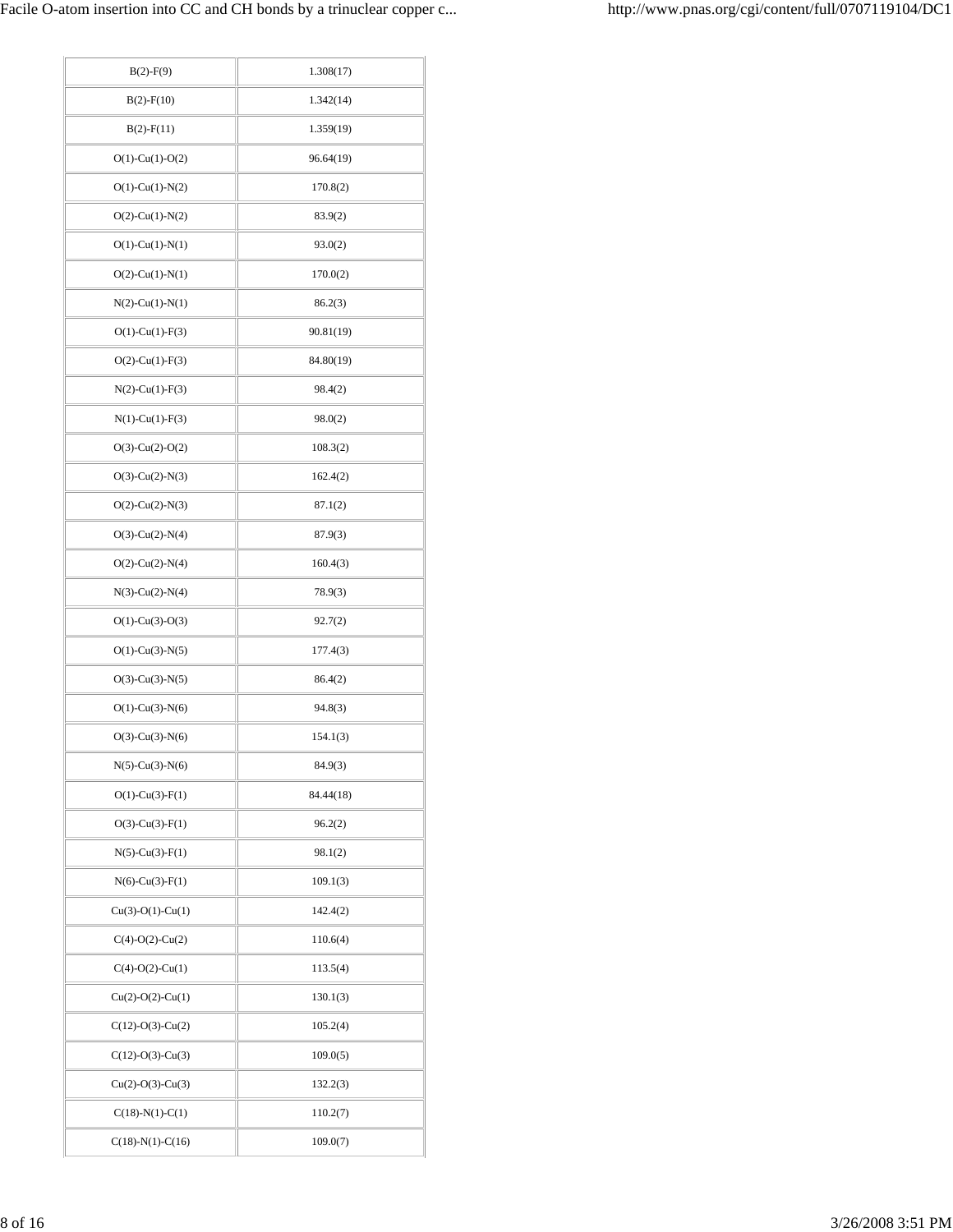| $C(1)-N(1)-C(16)$      | 110.5(8)  |
|------------------------|-----------|
| $C(18)-N(1)-Cu(1)$     | 111.7(6)  |
| $C(1)-N(1)-Cu(1)$      | 107.7(5)  |
| $C(16)-N(1)-Cu(1)$     | 107.7(5)  |
| $C(2)-N(2)-C(20)$      | 112.5(7)  |
| $C(2)-N(2)-C(3)$       | 114.2(6)  |
| $C(20)$ -N(2)-C(3)     | 111.6(6)  |
| $C(2)-N(2)-Cu(1)$      | 105.2(5)  |
| $C(20)$ -N(2)-Cu(1)    | 112.1(5)  |
| $C(3)-N(2)-Cu(1)$      | 100.6(5)  |
| $C(5)-N(3)-C(6)$       | 114.8(7)  |
| $C(5)-N(3)-C(8)$       | 112.3(7)  |
| $C(6)-N(3)-C(8)$       | 110.1(7)  |
| $C(5)-N(3)-Cu(2)$      | 103.8(5)  |
| $C(6)-N(3)-Cu(2)$      | 104.1(5)  |
| $C(8)-N(3)-Cu(2)$      | 111.2(6)  |
| $C(7)-N(4)-C(11)$      | 113.8(8)  |
| $C(7)-N(4)-C(10)$      | 112.9(8)  |
| $C(11)$ -N(4)-C(10)    | 108.1(8)  |
| $C(7)-N(4)-Cu(2)$      | 105.1(6)  |
| $C(11) - N(4) - Cu(2)$ | 105.0(5)  |
| $C(10)-N(4)-Cu(2)$     | 111.7(6)  |
| $C(13)-N(5)-C(14)$     | 113.4(7)  |
| $C(13)-N(5)-C(22)$     | 112.5(7)  |
| $C(14)-N(5)-C(22)$     | 111.8(8)  |
| $C(13)-N(5)-Cu(3)$     | 103.7(5)  |
| $C(14)$ -N(5)-Cu(3)    | 104.4(6)  |
| $C(22)$ -N(5)-Cu(3)    | 110.5(5)  |
| $C(15)-N(6)-C(24)$     | 120.4(12) |
| $C(15)-N(6)-C(26)$     | 105.5(10) |
| $C(24)-N(6)-C(26)$     | 111.0(12) |
| $C(15)-N(6)-Cu(3)$     | 107.9(7)  |
| $C(24)-N(6)-Cu(3)$     | 108.0(8)  |
| $C(26)$ -N(6)-Cu(3)    | 102.6(7)  |
| $N(1)-C(1)-C(2)$       | 109.7(7)  |
| $N(1)-C(1)-H(1A)$      | 109.7     |
| $C(2)-C(1)-H(1A)$      | 109.7     |
| $N(1)-C(1)-H(1B)$      | 109.7     |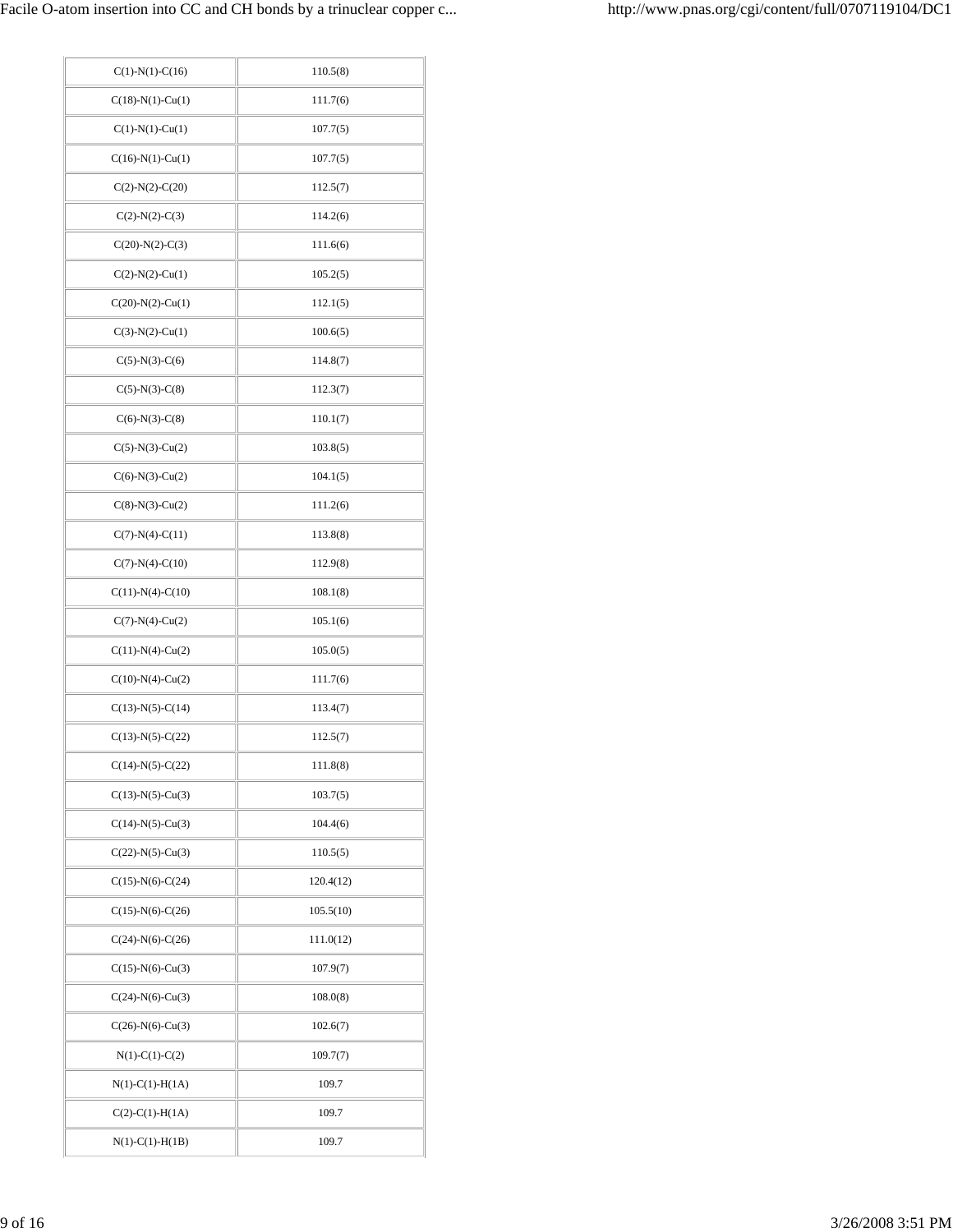| $C(2)-C(1)-H(1B)$  | 109.7    |
|--------------------|----------|
| $H(1A)-C(1)-H(1B)$ | 108.2    |
| $N(2)-C(2)-C(1)$   | 109.5(7) |
| $N(2)-C(2)-H(2A)$  | 109.8    |
| $C(1)-C(2)-H(2A)$  | 109.8    |
| $N(2)-C(2)-H(2B)$  | 109.7    |
| $C(1)-C(2)-H(2B)$  | 109.8    |
| $H(2A)-C(2)-H(2B)$ | 108.2    |
| $N(2)$ -C(3)-C(4)  | 107.6(6) |
| $N(2)-C(3)-H(3A)$  | 110.2    |
| $C(4)-C(3)-H(3A)$  | 110.2    |
| $N(2)-C(3)-H(3B)$  | 110.2    |
| $C(4)-C(3)-H(3B)$  | 110.2    |
| $H(3A)-C(3)-H(3B)$ | 108.5    |
| $O(2)$ -C(4)-C(3)  | 109.0(6) |
| $O(2)$ -C(4)-C(5)  | 110.2(6) |
| $C(3)-C(4)-C(5)$   | 108.7(7) |
| $O(2)$ -C(4)-H(4A) | 109.7    |
| $C(3)-C(4)-H(4A)$  | 109.6    |
|                    |          |
| $C(5)-C(4)-H(4A)$  | 109.6    |
| $N(3)-C(5)-C(4)$   | 107.3(7) |
| $N(3)-C(5)-H(5A)$  | 110.3    |
| $C(4)-C(5)-H(5A)$  | 110.2    |
| $N(3)-C(5)-H(5B)$  | 110.3    |
| $C(4)-C(5)-H(5B)$  | 110.3    |
| $H(5A)-C(5)-H(5B)$ | 108.5    |
| $N(3)-C(6)-C(7)$   | 108.8(8) |
| $N(3)-C(6)-H(6A)$  | 109.9    |
| $C(7)-C(6)-H(6A)$  | 109.9    |
| $N(3)-C(6)-H(6B)$  | 109.9    |
| $C(7)-C(6)-H(6B)$  | 109.9    |
| $H(6A)-C(6)-H(6B)$ | 108.3    |
| $N(4)-C(7)-C(6)$   | 110.1(7) |
| $N(4)-C(7)-H(7A)$  | 109.6    |
| $C(6)-C(7)-H(7A)$  | 109.6    |
| $N(4)-C(7)-H(7B)$  | 109.6    |
| $C(6)-C(7)-H(7B)$  | 109.6    |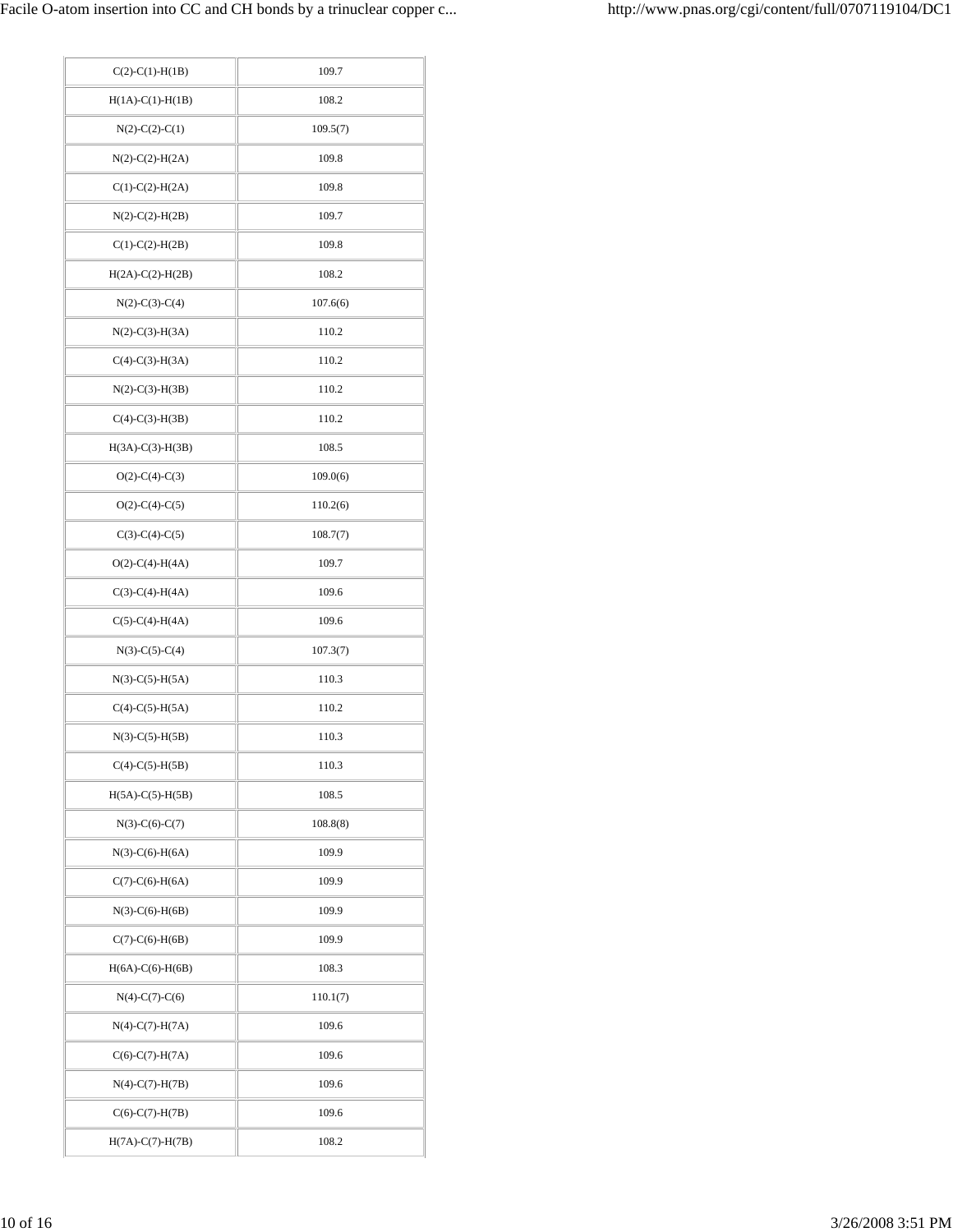| $C(9)$ -C(8)-N(3)     | 113.3(8) |
|-----------------------|----------|
| $C(9)-C(8)-H(8A)$     | 108.9    |
| $N(3)-C(8)-H(8A)$     | 108.9    |
| $C(9)-C(8)-H(8B)$     | 108.9    |
| $N(3)-C(8)-H(8B)$     | 108.9    |
| $H(8A)-C(8)-H(8B)$    | 107.7    |
| $C(8)-C(9)-C(10)$     | 116.1(8) |
| $C(8)-C(9)-H(9A)$     | 108.3    |
| $C(10)-C(9)-H(9A)$    | 108.3    |
| $C(8)-C(9)-H(9B)$     | 108.2    |
| $C(10)-C(9)-H(9B)$    | 108.3    |
| $H(9A)-C(9)-H(9B)$    | 107.4    |
| $N(4)-C(10)-C(9)$     | 109.4(9) |
| $N(4)$ -C(10)-H(10A)  | 109.8    |
| $C(9)-C(10)-H(10A)$   | 109.8    |
| $N(4)-C(10)-H(10B)$   | 109.8    |
| $C(9)-C(10)-H(10B)$   | 109.8    |
| $H(10A)-C(10)-H(10B)$ | 108.2    |
| $C(12)-C(11)-N(4)$    | 108.5(7) |
| $C(12)-C(11)-H(11A)$  | 110.0    |
| $N(4)-C(11)-H(11A)$   | 110.0    |
| $C(12)-C(11)-H(11B)$  | 110.0    |
| $N(4)-C(11)-H(11B)$   | 110.0    |
| $H(11A)-C(11)-H(11B)$ | 108.4    |
| $O(3)-C(12)-C(13)$    | 108.7(7) |
| $O(3)-C(12)-C(11)$    | 107.9(7) |
| $C(13)-C(12)-C(11)$   | 113.3(7) |
| $O(3)-C(12)-H(12A)$   | 109.0    |
| $C(13)-C(12)-H(12A)$  | 108.9    |
| $C(11)-C(12)-H(12A)$  | 109.0    |
| $N(5)-C(13)-C(12)$    | 108.6(6) |
| $N(5)-C(13)-H(13A)$   | 110.0    |
| $C(12)-C(13)-H(13A)$  | 110.0    |
| $N(5)-C(13)-H(13B)$   | 110.0    |
| $C(12)-C(13)-H(13B)$  | 110.0    |
| $H(13A)-C(13)-H(13B)$ | 108.4    |
| $C(15)-C(14)-N(5)$    | 111.0(8) |
| $C(15)-C(14)-H(14A)$  | 109.4    |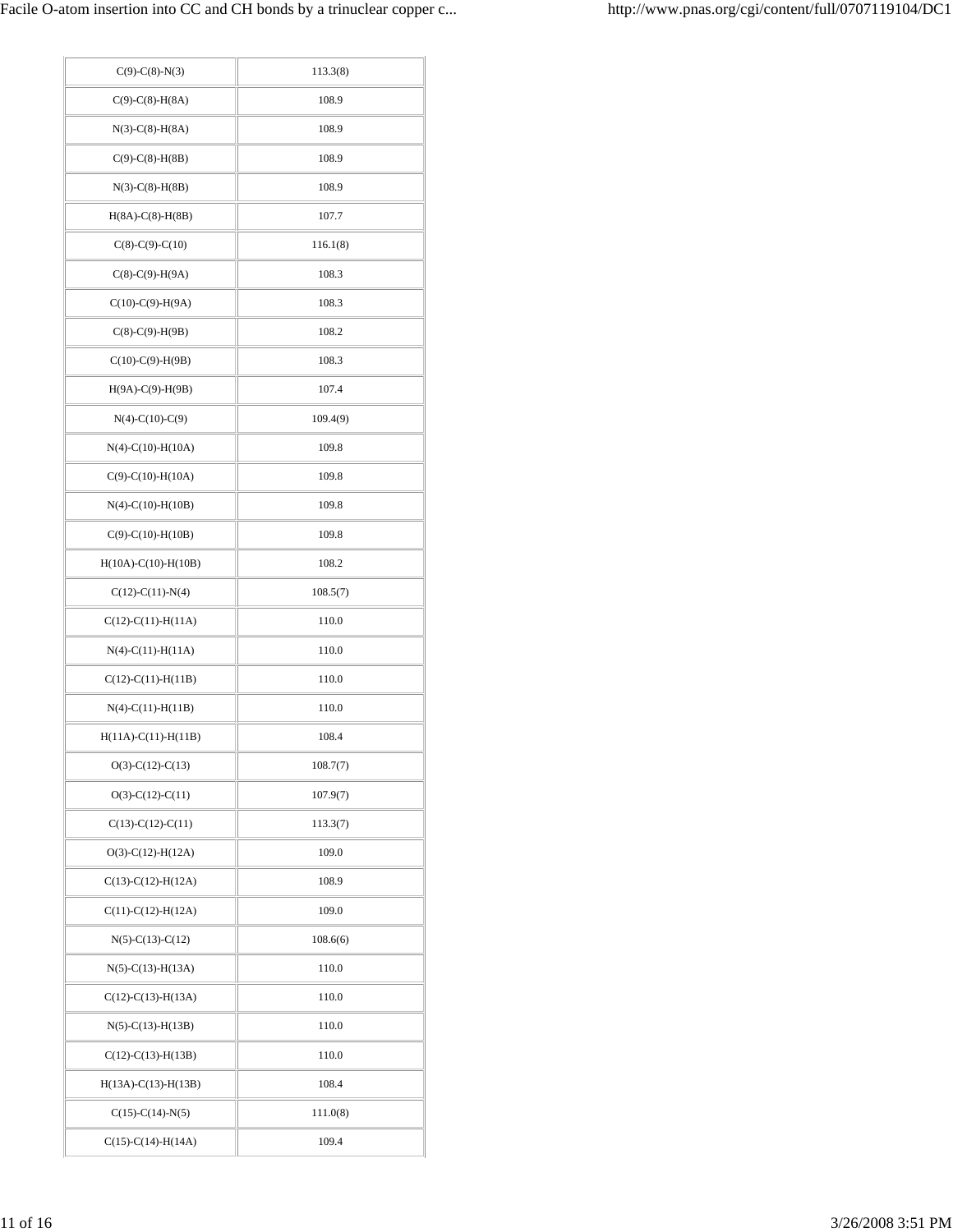| $N(5)-C(14)-H(14A)$          | 109.4     |
|------------------------------|-----------|
| $C(15)-C(14)-H(14B)$         | 109.5     |
| $N(5)$ -C(14)-H(14B)         | 109.5     |
| $H(14A)-C(14)-H(14B)$        | 108.0     |
| $C(14)-C(15)-N(6)$           | 112.1(10) |
| $C(14)-C(15)-H(15A)$         | 109.1     |
| $N(6)$ -C(15)-H(15A)         | 109.1     |
| $C(14)-C(15)-H(15B)$         | 109.3     |
| $N(6) - C(15) - H(15B)$      | 109.2     |
| $H(15A)-C(15)-H(15B)$        | 107.9     |
| $N(1)-C(16)-C(17)$           | 116.6(9)  |
| $N(1)$ -C(16)-H(16A)         | 108.1     |
| $C(17)-C(16)-H(16A)$         | 108.1     |
| $N(1)$ -C(16)-H(16B)         | 108.1     |
| $C(17)-C(16)-H(16B)$         | 108.1     |
| $H(16A)-C(16)-H(16B)$        | 107.3     |
| $C(16)-C(17)-H(17A)$         | 109.5     |
| $C(16)-C(17)-H(17B)$         | 109.4     |
| $H(17A)-C(17)-H(17B)$        | 109.5     |
| $C(16)-C(17)-H(17C)$         | 109.5     |
| $H(17A)-C(17)-H(17C)$        | 109.5     |
| $H(17B)-C(17)-H(17C)$        | 109.5     |
| $N(1)-C(18)-C(19)$           | 113.6(8)  |
| $N(1) - C(18) - H(18A)$      | 108.8     |
| $C(19)-C(18)-H(18A)$         | 108.8     |
| $N(1)$ -C $(18)$ -H $(18B)$  | 108.9     |
| $C(19)-C(18)-H(18B)$         | 108.9     |
| $H(18A)-C(18)-H(18B)$        | 107.7     |
| $C(18)-C(19)-H(19A)$         | 109.5     |
| $C(18)-C(19)-H(19B)$         | 109.4     |
| $H(19A)-C(19)-H(19B)$        | 109.5     |
| $C(18)-C(19)-H(19C)$         | 109.5     |
| $H(19A)-C(19)-H(19C)$        | 109.5     |
| $H(19B)-C(19)-H(19C)$        | 109.5     |
| $N(2)-C(20)-C(21)$           | 115.5(8)  |
| $N(2)$ -C(20)-H(20A)         | 108.4     |
| $C(21)$ -C $(20)$ -H $(20A)$ | 108.4     |
| $N(2)$ -C(20)-H(20B)         | 108.4     |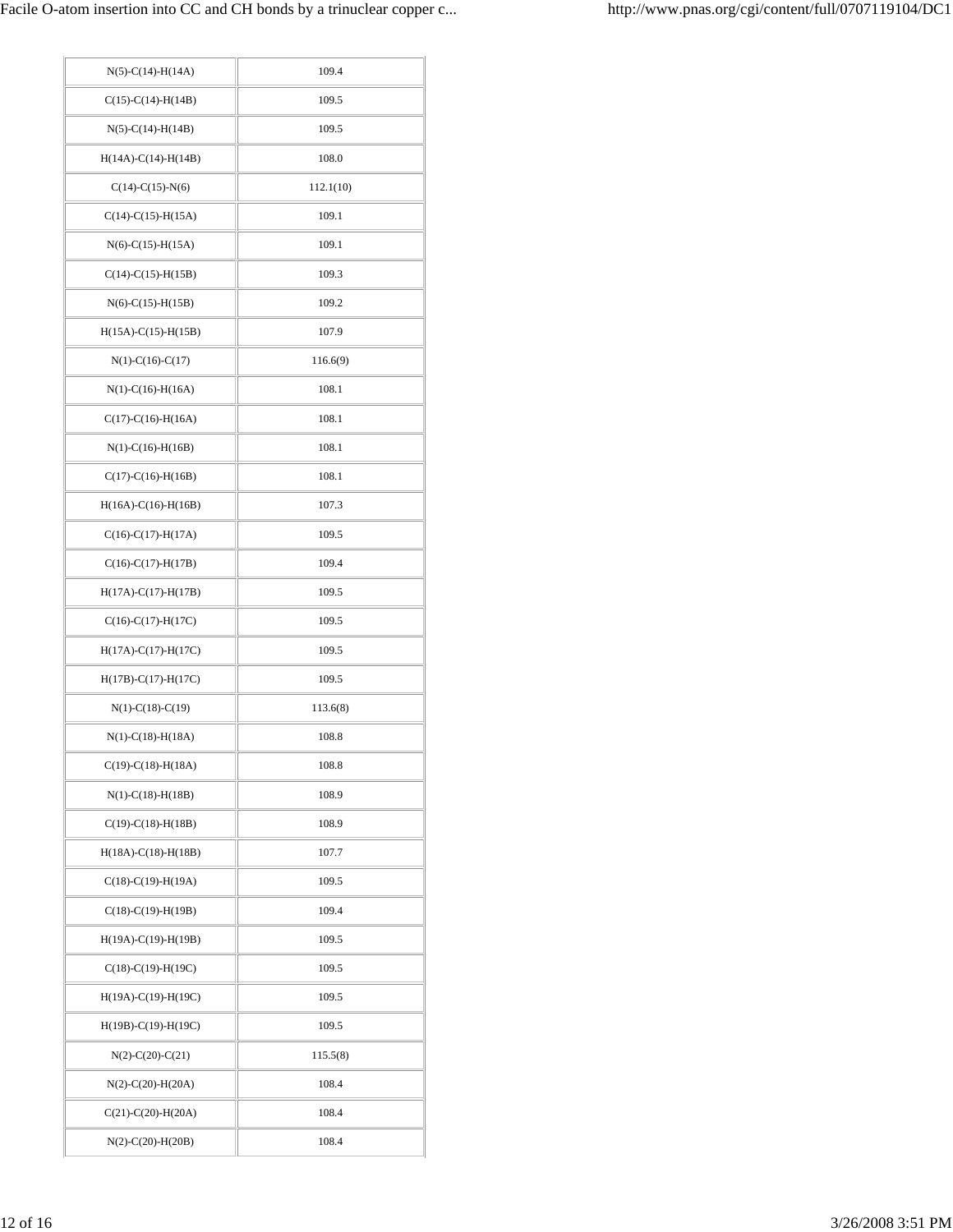| $C(21)$ - $C(20)$ - $H(20B)$ | 108.4     |
|------------------------------|-----------|
| $H(20A)-C(20)-H(20B)$        | 107.5     |
| $C(20)-C(21)-H(21A)$         | 109.5     |
| $C(20)-C(21)-H(21B)$         | 109.5     |
| $H(21A)-C(21)-H(21B)$        | 109.5     |
| $C(20)-C(21)-H(21C)$         | 109.5     |
| $H(21A)-C(21)-H(21C)$        | 109.5     |
| $H(21B)-C(21)-H(21C)$        | 109.5     |
| $N(5)-C(22)-C(23)$           | 114.4(8)  |
| $N(5)$ -C(22)-H(22A)         | 108.7     |
| $C(23)-C(22)-H(22A)$         | 108.7     |
| $N(5)$ -C(22)-H(22B)         | 108.7     |
| $C(23)-C(22)-H(22B)$         | 108.7     |
| $H(22A)-C(22)-H(22B)$        | 107.6     |
| $C(22)-C(23)-H(23A)$         | 109.5     |
| $C(22)-C(23)-H(23B)$         | 109.5     |
| $H(23A)-C(23)-H(23B)$        | 109.5     |
| $C(22)$ -C $(23)$ -H $(23C)$ | 109.5     |
| $H(23A)-C(23)-H(23C)$        | 109.5     |
| $H(23B)-C(23)-H(23C)$        | 109.5     |
| $C(25)-C(24)-N(6)$           | 117.8(17) |
| $C(25)-C(24)-H(24A)$         | 107.9     |
| $N(6) - C(24) - H(24A)$      | 107.9     |
| $C(25)-C(24)-H(24B)$         | 107.8     |
| $N(6)$ -C(24)-H(24B)         | 107.8     |
| $H(24A)-C(24)-H(24B)$        | 107.1     |
| $C(24)-C(25)-H(25A)$         | 109.4     |
| $C(24)-C(25)-H(25B)$         | 109.5     |
| $H(25A)-C(25)-H(25B)$        | 109.5     |
|                              |           |
| $C(24)-C(25)-H(25C)$         | 109.6     |
| $H(25A)-C(25)-H(25C)$        | 109.5     |
| $H(25B)-C(25)-H(25C)$        | 109.5     |
| $C(27)$ - $C(26)$ - $N(6)$   | 95(3)     |
| $C(27)$ - $C(26)$ - $H(26A)$ | 112.9     |
| $N(6)$ -C(26)-H(26A)         | 112.5     |
| $C(27)$ - $C(26)$ - $H(26B)$ | 112.9     |
| $N(6)$ -C(26)-H(26B)         | 112.5     |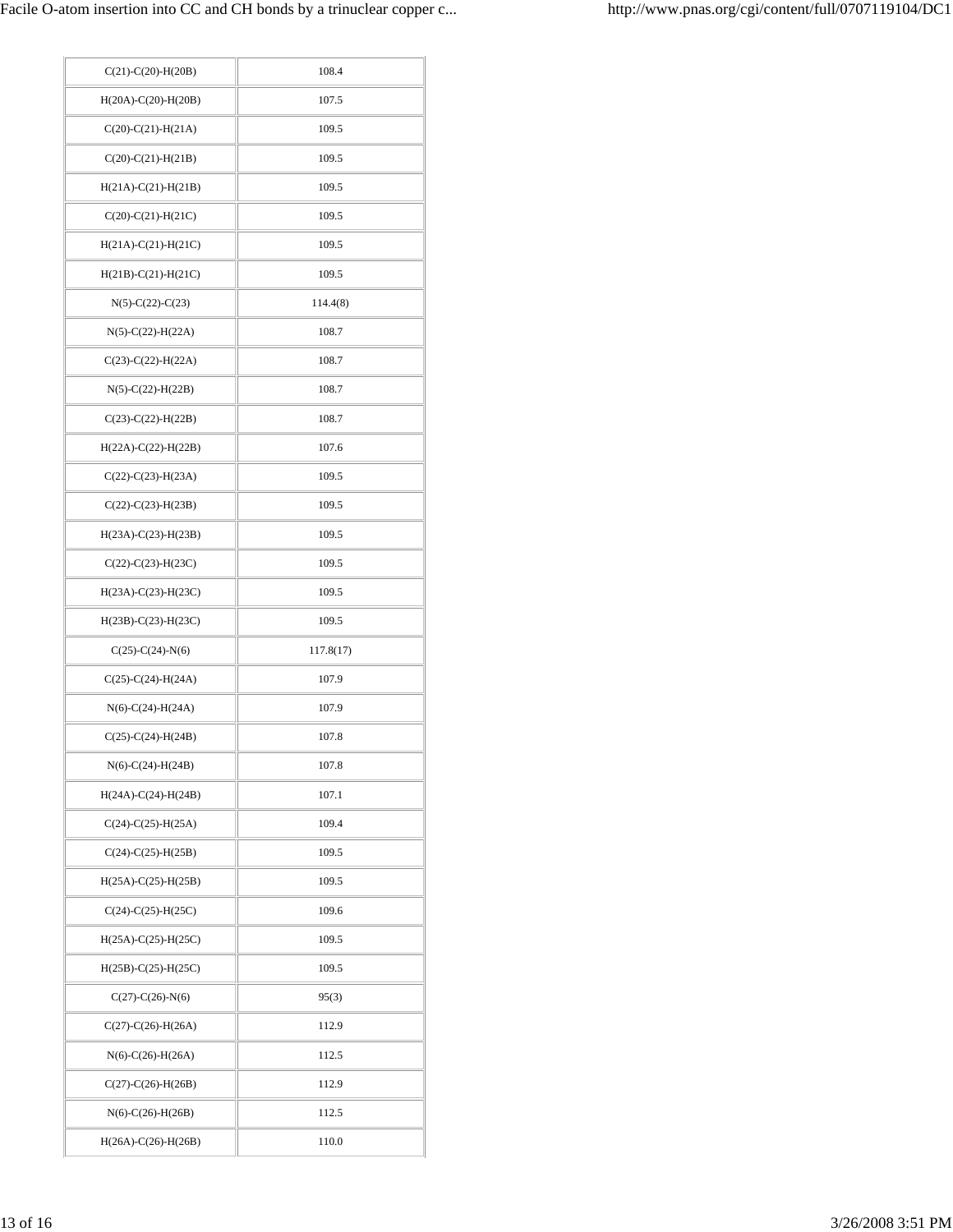| $C(26)-C(27)-H(27A)$      | 108.5      |
|---------------------------|------------|
| $C(26)-C(27)-H(27B)$      | 109.9      |
| $H(27A)-C(27)-H(27B)$     | 109.5      |
| $C(26)-C(27)-H(27C)$      | 110.0      |
| $H(27A)-C(27)-H(27C)$     | 109.5      |
| $H(27B) - C(27) - H(27C)$ | 109.5      |
| $F(2)$ #1-P(1)-F(2)       | 180.00(10) |
| $F(2)\#1-P(1)-F(3)\#1$    | 90.7(2)    |
| $F(2)-P(1)-F(3)\#1$       | 89.3(2)    |
| $F(2)$ #1-P(1)-F(3)       | 89.3(2)    |
| $F(2) - P(1) - F(3)$      | 90.7(2)    |
| $F(3)$ #1-P(1)-F(3)       | 179.995(1) |
| $F(2)$ #1-P(1)-F(1)       | 89.7(2)    |
| $F(2)-P(1)-F(1)$          | 90.3(2)    |
| $F(3)$ #1-P(1)-F(1)       | 89.9(2)    |
| $F(3)-P(1)-F(1)$          | 90.1(2)    |
| $F(2)\#1-P(1)-F(1)\#1$    | 90.3(2)    |
| $F(2)-P(1)-F(1)\#1$       | 89.7(2)    |
| $F(3)\#1-P(1)-F(1)\#1$    | 90.1(2)    |
| $F(3)-P(1)-F(1)\#1$       | 89.9(2)    |
| $F(1)-P(1)-F(1)\#1$       | 179.998(1) |
| $P(1)$ - $F(1)$ - $Cu(3)$ | 141.0(2)   |
| $P(1)$ - $F(3)$ -Cu(1)    | 141.0(2)   |
| $F(6)-B(1)-F(4)$          | 114.9(15)  |
| $F(6)-B(1)-F(7)$          | 111.7(13)  |
| $F(4)-B(1)-F(7)$          | 112.2(13)  |
| $F(6)-B(1)-F(5)$          | 105.7(12)  |
| $F(4)-B(1)-F(5)$          | 112.1(15)  |
| $F(7)-B(1)-F(5)$          | 98.9(13)   |
| $F(8)-B(2)-F(9)$          | 113.1(12)  |
| $F(8)-B(2)-F(10)$         | 117.1(15)  |
| $F(9)-B(2)-F(10)$         | 111.3(12)  |
| $F(8)-B(2)-F(11)$         | 99.3(15)   |
| $F(9)-B(2)-F(11)$         | 110.6(15)  |
| $F(10)-B(2)-F(11)$        | 104.2(12)  |

Symmetry transformations used to generate equivalent atoms: #1 -*x*, -*y*, -*z* + 1.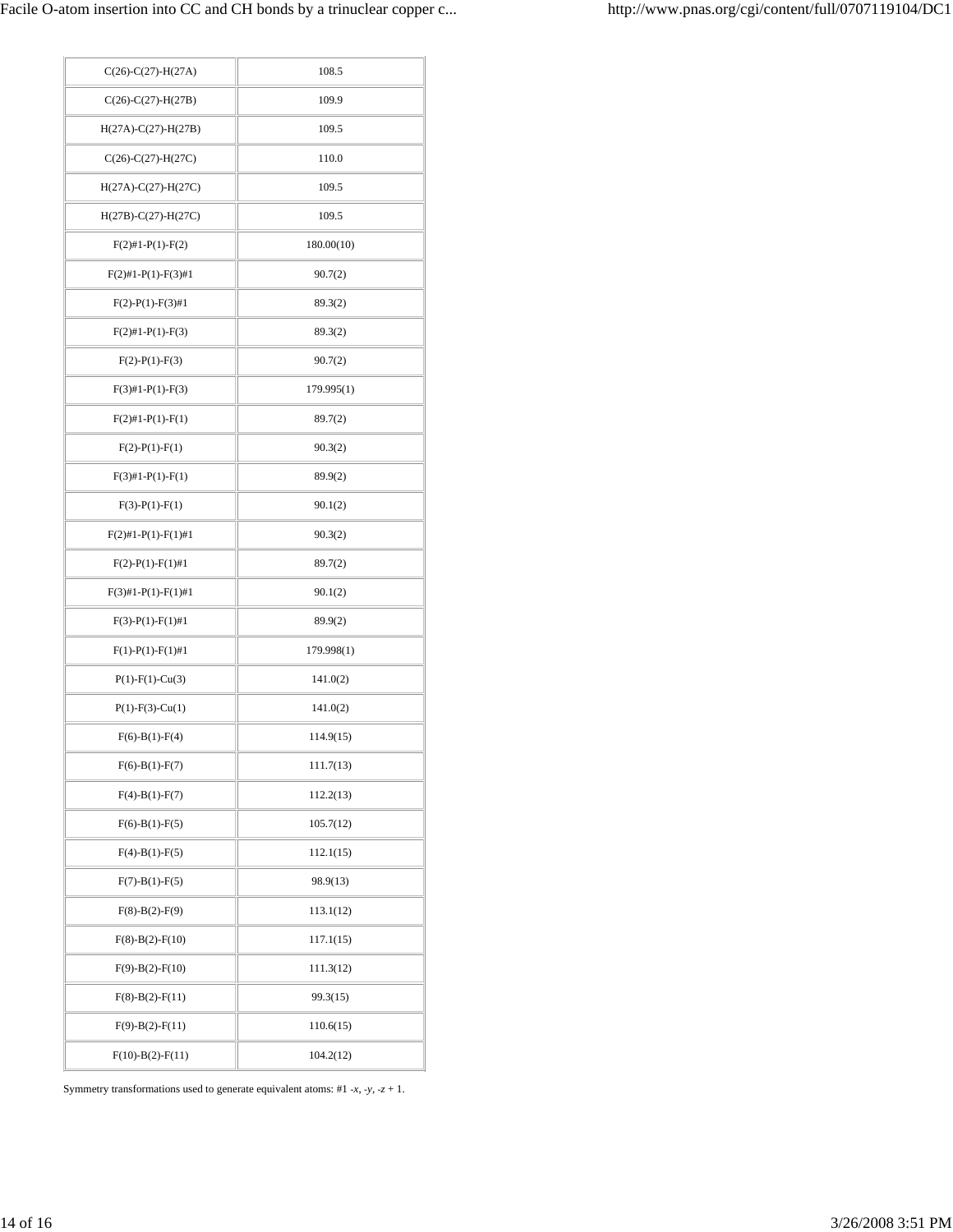### **SI Text**

### **Materials and Methods**

**Preparation of Ligands**. The ligands **7-Me** and **7-Et** are variants of a polyamine alcohol described previously (1). They were prepared according to Scheme 5 in the main text.

The synthesis of 3,3'-(1,4-diazepane-1,4,diyl)bis(1-chloropropan-2-ol) (**1**) was adapted from the work of Burness and Bayer on the synthesis of glycidyl amines (2). Piperazine was reacted with epichlorohydrin to prepare **1**, which upon condensation with *N,N,N*'-triethylenediamine yielded **7-Me** and **7-Et** in high yields. The condensation step in Scheme 5 was carried out following the procedures of Hayashi *et al.* (3) and Andreyanova *et al.*

(4), as these approaches were more straightforward than the method of Bernhardt and Sharpe (1) and led to sig nificantly higher yields of the desired ligands.

A solution of epichlorohydrin (3.16 g, 34.2 mmol) in methanol (15.0 ml) was added drop-wise at 20°C to a solution of piperazine (1.71 g, 17.1 mmol) in methanol (30.0 ml) under mechanical stirring. After stirring for 3 h at 20°C, *N,N,N*<sup>-</sup>trimethylenediamine (3.49 g, 34.2 mmol) or *N,N,N*<sup>-</sup>triethylenediamine (4.92 g, 34.2 mmol) was added into the solution and heated to 70°C for 48 h. NaOH (1.37 g, 34.2 mmol) in methanol (5.0 ml) was then added drop-wise to the dark yellow solution and refluxed at 70°C for an additional hour. Upon evaporation of the solution to dryness, the ligands were obtained in 89% yield. 3,3'-(1,4-diazepane-1,4-diyl) bis(1-((2-(dimethylamino)ethyl)(methyl) aminopropan-2-ol) (**7-Me**): <sup>1</sup>H NMR (D2O, 500 MHz) δ1.83 (m, 2H, CH2), 2.24 (s, 12H, CH3), 2.31 (s, 6H, CH3), ∼2.47-2.63 (m, 16H, CH2), ~2.83-2.88 (m, 8H, CH2), 4.02 (m, 2H, CH). ESI-MS (positive ion): *m*/*z*: 416.4. 3,3'-(1,4-diazepane-1,4-diyl)bis(1-((2- (diethylamino)ethyl)(ethyl)amino)propan-2-ol) (**7-Et**): <sup>1</sup>H NMR (500 MHz, D<sub>2</sub>O) 80.90-0.94 (m, 9H, CH3), 1.69 (m, 2H, CH2), ~2.38-2.56 (m, 28H, CH2), ~2.71-2.73 (m, 8H, CH2), 3.86 (m, 2H, CH). ESI-MS (positive ion): *m*/*z* 501.5.

Preparation of  $\left[\text{Cu}^{\text{II}}\text{Cu}^{\text{II}}\text{Cu}^{\text{II}}\text{Cu}^{\text{I}}\text{He}(\text{H})\text{Cu}^{\text{II}}\text{Cu}^{\text{II}}\text{Cu}^{\text{II}}\text{Cu}^{\text{II}}\text{Cu}^{\text{II}}\text{Cu}^{\text{II}}\text{Cu}^{\text{I}}\text{Cu}^{\text{II}}\text{Cu}^{\text{II}}\text{Cu}^{\text{II}}\text{H}^{\text{II}}\text{B}$  Ff6<sup>1</sup>) complex in ace to promote crystallization of the complex for structural determination by x-ray diffraction.

### **Spectroscopic Characterization of Ligand and Copper Complexes.**

UV-visible spectra were recorded on a Hewlett-Packard 8453 diode array spectrophotometer. EPR spectra of the Cu(II) complexes were recorded at X-band at 9.6 GHz, modulation frequency 100 kHz, and modulation amplitude 5 G on a Bruker E580 spectrometer equipped with a Bruker dual-mode ER 4116DM cavity. The sample temperature was maintained at 4 K by using an Oxford Instruments continuous liquid-helium cryostat equipped with a turbo pump to lower the vapo r pressure of the liquid helium. ESI and nano-electrospray mass spectra were collected on a Finnigan LCQ mass spectrometer (Thermo Finnigan, San Jose, CA). GC-MS analysis was carried out on a Hewlett-Packard GC (HP 6890)-MS (HP 5973) analyzer equipped with a dimethylpolysiloxane DB1-MS 60-m ×0.253-mm column with a 0.25-µm-thick gold film (J&W Scientific supplied by Agilent Technologies). Splitless injection at an injector temperature of 250°C was used. The column temperature was held initially at 40°C for 20 min then raised to 250°C at the rate of 10°C min<sup>-1</sup> and maintained at the final temperature for 39 min to equilibrate.

**Identification of Products.** The products benzil, benzoic acid, 2,3-butanedione, and acetic acid, were identified by GC-MS. Glycolonitrile was identified by IR spectroscopy. The *v*CN stretching frequency was recorded on a Perkin-Elmer SPECTRUM ONE Model B spectrophotometer by using KBr pellets for the oxidized CH3CN or sealed solution cells (0.1 mm, KBr windows) for the glycolonitrile standard. The latter was derived from reagent grade glycolonitrile (55 wt.% in H<sub>2</sub>O; Aldrich) stored over 3-Å molecular sieves to remove as much H<sub>2</sub>O as possible.

**X-Ray Crystal Structure**. Diffraction data were collected on a NONIUS Kappa CCD diffractometer with Mo radiation (λ = 0.71073 Å) at 295(2) K over the θ range of 1°-25°. No significant decay of the crystals was observed during the data collection (~8 h). Reflections (5,586) were ob served with *I* ≥2σ(*I*) among the 7,318 unique reflections, and 21,089 reflections were used in the refinement. Data were processed on a PC using the SHELXTL software package. The structure of IC12150 was solved and refined by full-matrix least-squares on the  $F^2$ value. All nonhydrogen atoms were refined anisotropically. The positions of hydrogen atoms were identified by calculation, and their contributions to structure factors were included. The final indices were  $R1 = 0.0796$ ,  $wR2 = 0.2490$ , with goodness-of-fit on  $F<sup>2</sup> = 1.154$ . Other data are described in SI Tables 1, 2, and 3.

### **Results**

**Reaction of Dioxygen with**  $\text{[Cu}^{\text{I}}\text{Cu}^{\text{I}}\text{Cu}^{\text{I}}\text{Cu}\text{]}^{\text{I}}$  **(L)**  $\text{I}^{\text{+}}$ **(X) (L = 7-Et and X = BF4). The oxygenated**  $\text{[Cu}^{\text{I}}\text{Cu}^{\text{I}}\text{Cu}^{\text{I}}\text{C}$  $\text{L}^{\text{I}}\text{C}$  $\text{L}^{\text{I}}\text{C}$  **\text** as well. One occurred in the range of  $m/z$  ~876-884 amu with a maximum peak at  $m/z$  880 amu, and the other appeared in the range of  $m/z$  ~904-910 amu with a maximum peak at  $m/z$  906 amu (Fig. 7). Again, these two multiple peaks are in accord with a complex with three copper ions based on the statistical distribution of Cu isotopes, but the isotopic patterns attributed to the chlorine atom in the case of oxygenated  $\left[\text{Cu}^{\text{I}}\text{Cu}^{\text{I}}\text{Cl}^{\text{I}}\text{Cl}^{\text{I}}\text{H}^{\text{I}}$  (ClO<sub>4</sub><sup>-</sup>) are now replaced by the isotopic contributions from the boron atom  $\left[\text{^{10}B}$  (76%) and <sup>11</sup>B (24%) in abundance]. The signal at  $m/z$  880 was assigned to  $\{[Cu^{II}Cu^{II}Cu^{II}(7-Et)(O)]^{2+}(BF_{4})^{2}+H\}^{+}$ , and the  $m/z$  906 cluster was assigned to  $\{[Cu^{II}Cu^{II}(7-Et)(O)]^{2+}(BF_{4})+H\}^{+}$  $2$ (CH<sub>2</sub>OHCN)<sup>+</sup>. Comparison of the mass spectra between  ${[Cu^{II}Cu^{II}(2-Et)(O)}^{2}+ClO(4)$ <sub>2</sub> + H)<sup>+</sup> and  ${[Cu^{II}Cu^{II}(2-Et)(O)}^{2}+Br^{+}$  yielded a mass difference of 24 amu, which is equal to the mass difference between the two different counteranions ( $2 \times$  (mass<sub>(ClO4)</sub> - mass<sub>(BF4)</sub>) = 24 amu). This result provides strong support for the formation of the  $\left[\text{Cu}^{\text{II}}\text{Cu}^{\text{II}}(7\text{-Et})(0)\right]^{2+}(X)$  (X = ClO<sub>4</sub><sup>-</sup> and BF<sub>4</sub><sup>-</sup>) in the two experiments. On the other hand, the clusters centered at *m*/*z* 918 amu that we tentatively have assigned to the putative  $\{[Cu^{II}Cu^{II}Cu^{II}(7-Et)(O)]^{2+}(ClO_4) + 2(CH_2OHCN)\}^+$  and at  $m/z$  906 amu to  $\{[Cu^{II}Cu^{II}(7-Et)(O)]^{2+}(BF_4) + 2(CH_2OHCN)\}^+$  revealed only a mass difference of 12 amu, as expected for the association of only one counteranion with these species. The remaining mass associated with these species strongly suggests additional fragments, and the mass difference of 114 amu is consistent with the involvement of two CH<sub>2</sub>OHCN ligands in the case of both oxygenated [Cu<sup>I</sup>Cu<sup>I</sup>q'**7-Et**]]<sup>1+</sup>(ClO<sub>4</sub><sup>-</sup>) and oxygenated [Cu<sup>I</sup>Cu<sup>I</sup>CJ<sup>I</sup>-(BF4<sup>-</sup>).

**Reaction of Dioxygen with**  $\left[\text{Cu}^{\text{I}}\text{Cu}^{\text{I}}\text{Cu}^{\text{I}}\text{Cu}^{\text{I}}\text{Cu}\right]^{1+}(\text{X})$  **(L = 7-Me and X = ClO<sub>4</sub>). The same characteristic mass spectra were obtained for oxygenated \left[\text{Cu}^{\text{I}}\text{Cu}^{\text{I}}\text{Cu}^{\text{I}}** One of the positive ion clusters occurred at  $m/z$  ~818-824 amu with a maximum peak at  $m/z$  820 amu and the other appeared in the range of  $m/z$  ~832-838 with a maximum peak at  $m/z$  834 amu. Accordingly, the signal at  $m/z$  820 amu was assigned to  ${[Cu<sup>H</sup>Cu<sup>H</sup>(Cu<sup>H</sup>(7-Me)(O)]<sup>2+</sup>(ClO4<sup>-</sup>)2 + H}<sup>+</sup>$ . The mass difference observed between the proposed species  ${[[C\mathbf{u}^{\Pi}C\mathbf{u}^{\Pi}(T-\mathbf{Et})(O)]^2+(Cl\mathbf{G}_4^-)_{2}+H}^*$  and  ${[[C\mathbf{u}^{\Pi}C\mathbf{u}^{\Pi}(T-\mathbf{Me})(O)]^2+(Cl\mathbf{G}_4^-)_{2}+H}^*$  was 84 amu, in accordance to the mass difference between the **7-Et** and **7-Me** ligands. As expected, the same mass difference existed between the proposed  $\{[Cu^{\Pi}Cu^{\Pi}Cu^{\Pi}(7-\mathbf{Et})(O)]^2+(ClO_4^-)+2(CH_2OHCN)\}^+$  and  $\{[Cu^{\Pi}Cu^{\Pi}(T-\mathbf{Me})(O)]^2+(ClO_4^-)+2(CH_2OHCN)\}^+$ species.

**X-Ray Crystal Structure.** The crystal structure of  $\text{[Cu}^{\text{II}}\text{Cu}^{\text{II}}$ (7-Et)(O)](BF4^)2(0.5 PF6^)) was obtained by slow vaporization of a solution of the oxygenated  $\left[\text{Cu}^{\text{I}}\text{Cu}^{\text{I}}\text{Cu}^{\text{I}}\text{(7-Et)}\right]^{1+}\text{(BF4)}$  complex in acetonitrile with 5 equivalents of NaPF<sub>6</sub>

to promote crystallization under air and by mounting the crystals onto a capillary tube sealed at one end with epoxy resin. According to the diffraction data, the unit cell consisted of four molecules of the  $\left[\text{Cu}^{\text{II}}\text{Cu}^{\text{II}}\text{Cu}^{\text{II}}\text{Cu}^{\text{II}}\text{Cu}^{\text{II}}\text{Cu}^{\text{II}}\text{Cu}^{\text{II}}\text{Cu}^{\text{II}}\text{Cu}^{\text{II}}\text{Cu}^{\text{II}}\text{Cu}^{\text{II}}\text{Cu}^{\text{II}}\text{Cu}^{\text{II}}\text{Cu}^{\text{II}}\text{Cu}^{\text{II}}\text{Cu}^{\text{II}}\text{Cu}^{\text{II}}\text{Cu}^{\text{II}}\text{Cu$ closest shared  $PF_6$ <sup>-</sup>

anion are shown in SI Fig. 14. These results provide direct evidence for the trapping of an oxygen atom in the oxidized trinuclear copper complex from exogenous dioxygen. The existence of half of a PF<sub>6</sub><sup>-</sup> anion in addition to one tricopper cluster and two BF<sub>4</sub><sup>-</sup>

anions per unit cell implies charge inequality of the two tricopper cluster units, which we have accordingly assigned to  $[Cu^{II}Cu^{II}Cu^{II}(7-Et)(O)]^{2+}$  and  $[Cu^{II}Cu^{II}Cu^{II}(7-Et)(O)]^{3+}$ , respectively. Because there is no evidence for Cu(III) in the x-ray absorption spectrum of these complexes, presumably, the bridging oxo between Cu(1) and Cu(3) in the  $\left[\text{Cu}^{\text{II}}\text{Cu}^{\text{II}}\text{Cu}^{\text{II}}$ (7-Et)(O)]<sup>3+</sup>

cluster is protonated in the crystal structure (see SI Fig. 14). That the bridging oxo between Cu(1) and Cu(3) might, in fact, be a bridging hydroxyl 50% of the time seems plausible, given that the extra PF $_6$ <sup>-</sup> anion in the crystal structure was required to improve the packing forces and optimize the conditions for cr ystallization (5).

In the ORTEP drawing of the  $\left[\text{Cu}^{\text{II}}\text{Cu}^{\text{II}}(7\text{-Et})(\text{O})\right]^{2+}(\text{BF}_4^-)_{2}$  in Fig. 3, each of the three copper ions has a distorted square-planar N<sub>2</sub>O<sub>2</sub> coordination geometry. Consequently, the conformation of the six-membered ring formed by the three Cu ions and the three coordinated O-atoms assumes a slightly chair-shaped twist. The Cu-O distances are all similar with